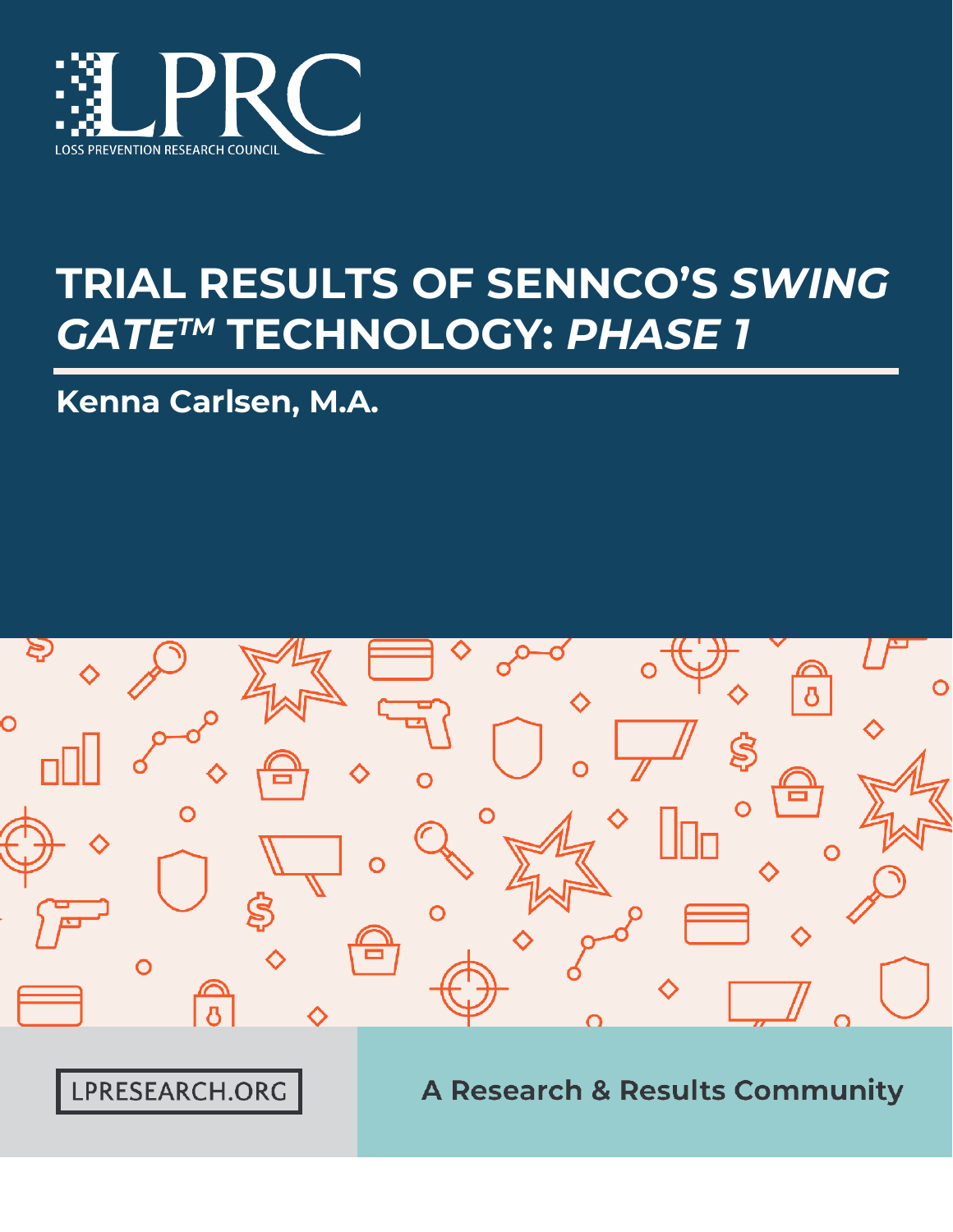

# **Introduction**

According to results from the National Retail Security Survey (2020a), shrink rates were at an all-time high in 2020, accounting for 1.62% of a retailer's bottom line and costing the industry an estimated \$61.7 billion. Accordingly, retailers have embraced product protection through *target hardening*, where the "targets", or products, are made more difficult to steal or less attractive to shoplifters. Examples include locking down products, limiting the amount of units on-shelf, using protective wraps or tags, or increasing surveillance in that aisle or department. Amongst the strongest of these product

protection solutions are closed merchandising showcases, which require employee assistance to unlock the product. However, while this potentially makes theft more difficult for offenders, closed merchandising practices may create other challenges and inconveniences for legitimate shoppers.



Results from a mass consumer survey found that shopping

convenience is more important now compared to just five years ago (NRF, 2020b). As a result, retailers must walk the delicate line between implementing solutions that are strong deterrents to crime, while at the same time maximizing the ability for shoppers to see, touch, and ultimately purchase a product. In fact, according to a 2017 *Retail Dive* survey, 62% of customers said that the ability to touch and try our items was the single most important consideration for choosing an in-person shopping experience (Skrovan, 2017). Evidence also shows that the average customer prefers to be left alone while shopping and to only engage with employees when they need assistance or to checkout (HRC, 2018). While there is no "one size fits all" solution to crime, these insights indicate that, for some locations, closed merchandising may ultimately do more harm than good overall.

While research on closed merchandising is scarce, researchers in 2011 sought to better understand the impacts of locking condoms on sales and theft (Ashwood, Farris, & Campo, 2011). In their study, previously locked condom displays were unlocked across eight grocery pharmacies for a three-month trial. During this time, the stores provided monthly reports and sales numbers, as well as comparable data from the year before. While the results did show an increase in theft (up 7.33 units per month), there was also a significant impact on sales (up 9.37 units per month). Overall, the authors determined that the increased sales rate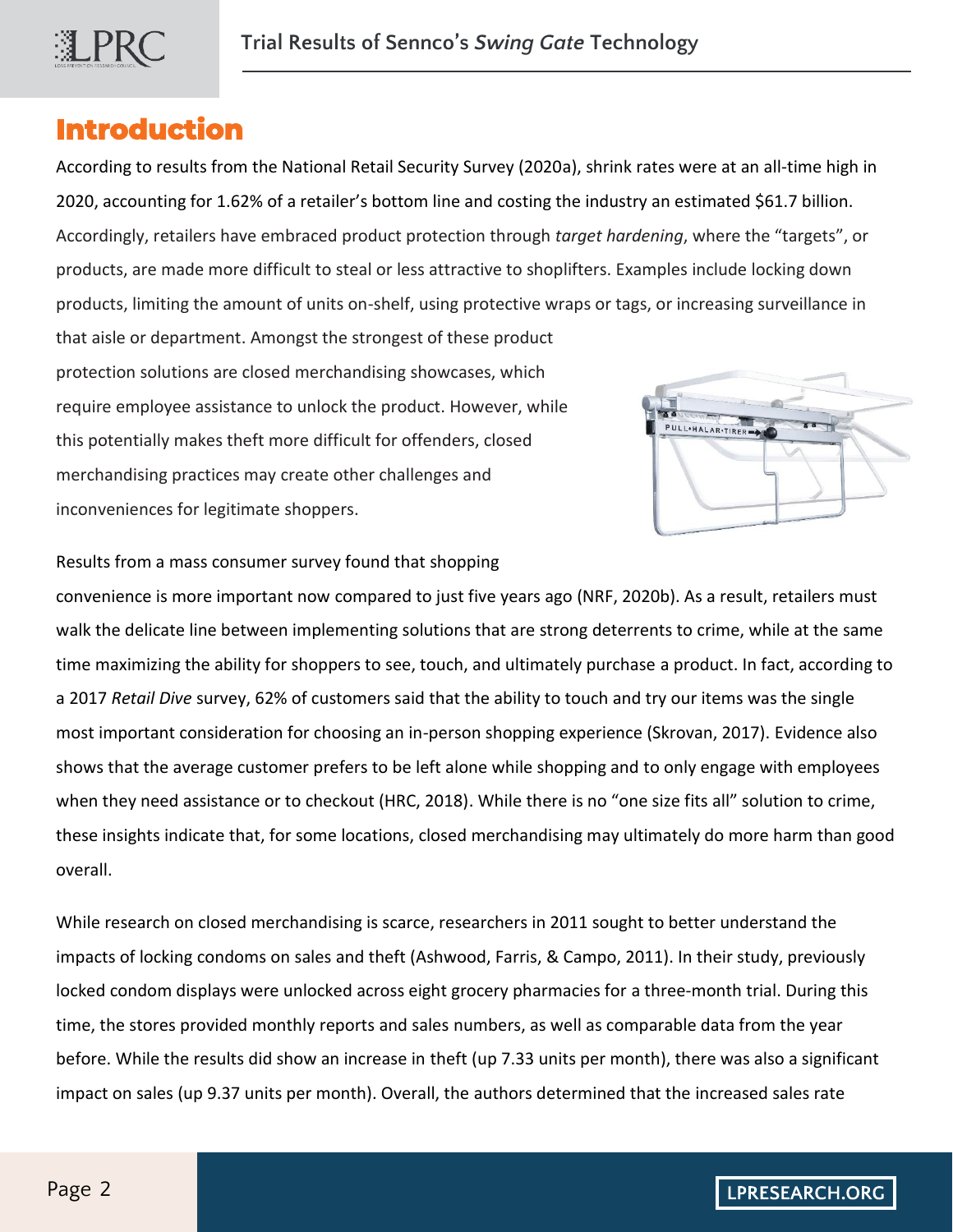exceeded the increase in theft. As a result, six of the eight stores decided to keep the product unlocked permanently (Ashwood et al., 2011).

In an attempt to combat theft while maximizing product availability, Sennco Solutions Inc. has developed an anti-sweep technology designed to act as a visual deterrent while also making it more difficult for offenders to access large amounts of product at once. The Loss Prevention Research Council, in collaboration with Sennco and Walmart, sought to better understand the implications of a retailer adopting the Sennco *Swing Gate* technology through the assessment of sales and inventory adjustment rates across two store locations. This is the first phase of an ongoing project, and in Phase II Walmart has agreed to expand testing from two store locations to 50 to better assess the overall impact of the technology.

# **Sennco's** *Swing Gate***™ Technology**

The Sennco *Swing Gate* is an anti-theft technology, designed to create a strong visual deterrent against theft while maximizing product accessibility for consumers. The technology requires shoppers to use two hands to access the product, keeping it accessible while also making it more difficult for offenders to sweep multiple products off the shelf. When the gate is opened*,* the localized sensors will alert employees when someone is in that department via several notification options (SMS, email, and audible). CCTV options are also available, with the ability to go back and track data. The *Swing Gate* is available in multiple size options and features soft close hinges for added durability. According to Sennco, the *Swing Gate* is a good option for businesses that:

- Sell products that are difficult to track once they are stolen
- Sell products that have a high re-sell value
- Sell products that are easy to turn around in a non-retail environment for easy cash
- Desire to increase sales on products that are merchandised in a lock-up
- Use other *Zebra* devices in-store for easy integration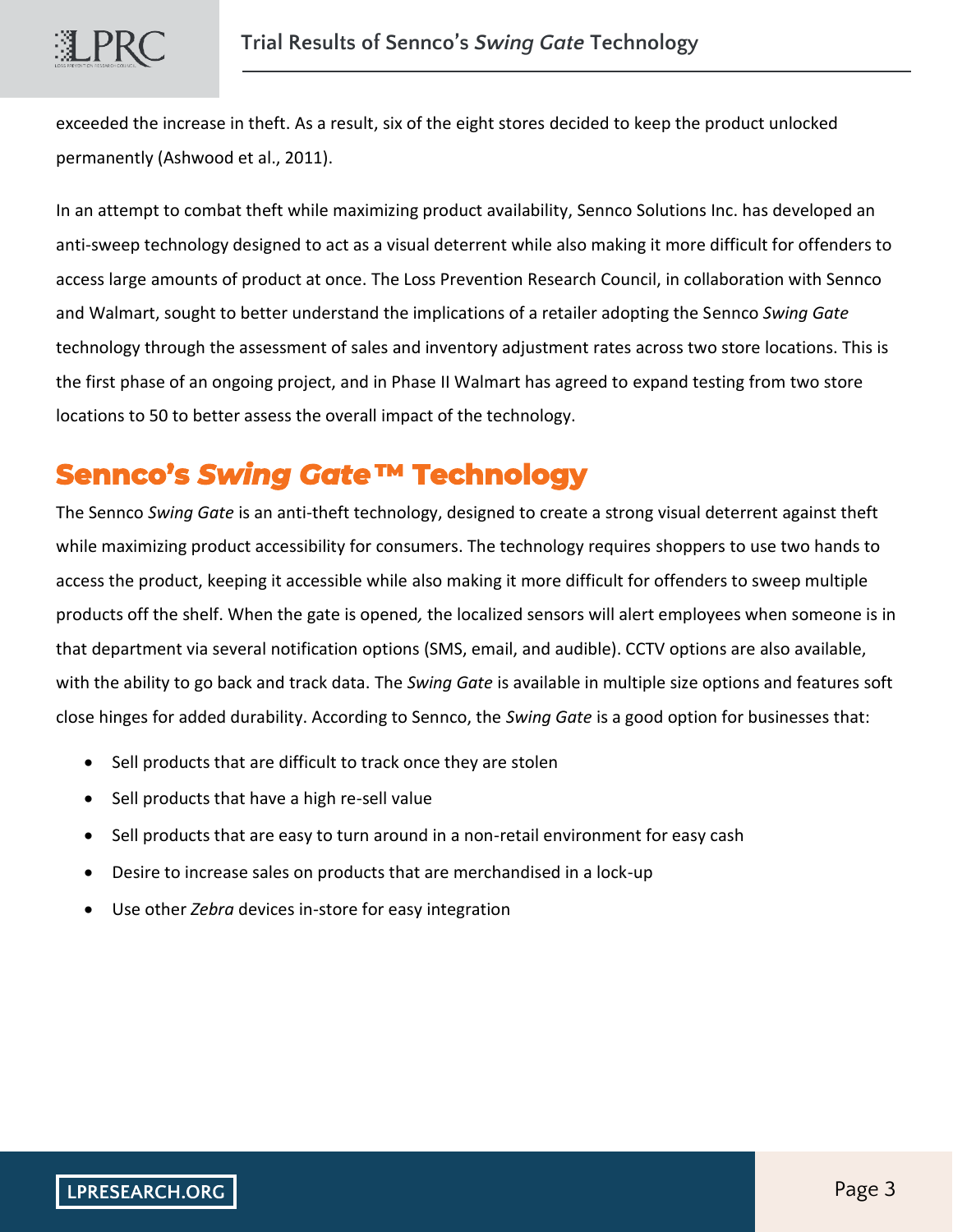





*Images 1-2. Promotional Photos of Sennco's Swing Gate*

# **Methodology** **Research Design**

In 2020, Walmart began trialing Sennco's *Swing Gate* technologies in two "test store" locations in two states. The store locations were chosen mainly for convenience, as it allowed both parties to monitor the progress of the project and perform any necessary fidelity checks within close proximity of their respective headquarters. For this trial, the technology was used to protect two brands of power tools: *HART* and *Hyper Tough<sup>1</sup>* . The solution was installed in-store between September and October of 2020, and the following results reflect the changes in sales and loss rates during the trial period.

In the final data analysis, each test store was paired with 30 "control stores" (locations that did not have the *Swing Gate* installed) which had similar risk and sales levels, thus allowing us to better assess the impact of the technology. To add further richness to the data, 15 of the control stores had their power tools completely unlocked, while 15 had the product locked behind a glass showcase. Sales and loss data were collected 30 weeks prior to the installation of the solution and throughout the testing. In the final analyses, the baseline data were compared with the data collected during the trial period and used to calculate the percentage change in sales and loss.

<sup>1</sup> While the *Hyper Tough* brand has been out for several years, the *HART* line was introduced in late 2019 and early 2020. Therefore, it is likely that any observed decreases in sales or loss may be attributable, in part, to changes in consumer hype around the line.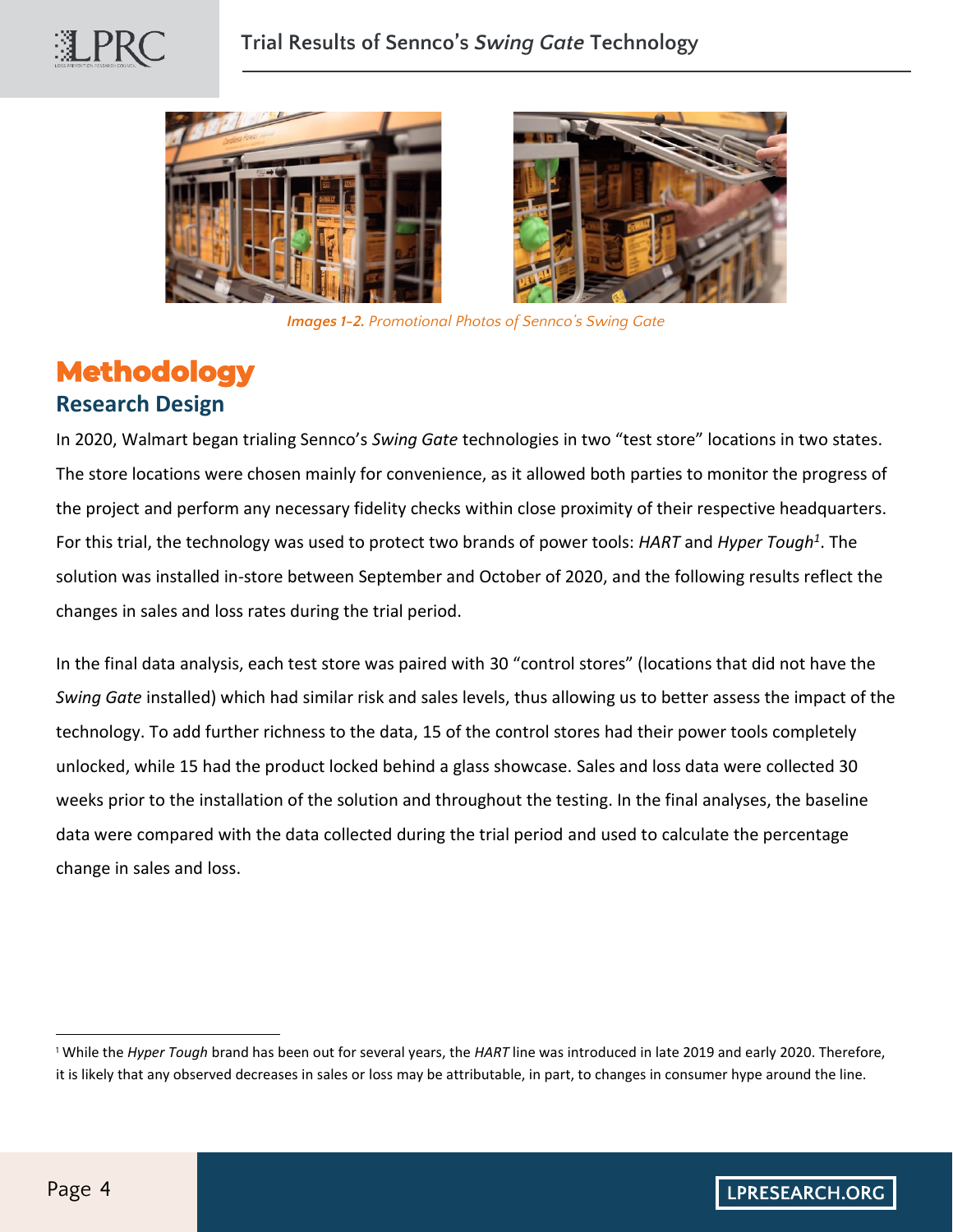

# **Results:** *Test Store A*

#### **Trial Context**

As with most "real-world" tests, there were several variables that could not be controlled for in this trial; therefore, we will provide much-needed context for the store locations testing the *Swing Gate* technology. Before installation, the power tools in Store A were **not locked** behind any showcases or using any other product protection solutions. Notably, the power tools were *understocked* in Store A during the duration of the testing, which likely reduced the sales numbers below their potential.



*Images 3-4. The merchandise in Store A was completely unprotected (left) before installation of the Swing Gate technology (right).*

## *Swing Gate* **Impact on Loss and Sales:** *Store A*

First, to better understand the impact of Sennco's *Swing Gate* technology, loss rates from the baseline period (before installation) were compared to the rates collected during the 38-week trial period for the test store and its paired control stores. Overall, Store A saw a substantial 95.5% decrease in loss during the *Swing Gate* trial. In comparison, the "unlocked" control stores saw a loss reduction of 23.1% while the "locked" control stores saw an average reduction of 9.4% overall. Therefore, the loss reduction for Store A (where the *Swing Gate* was installed) was 72.4% and 86.1% *greater* compared to the "unlocked" and "locked" control stores, respectively.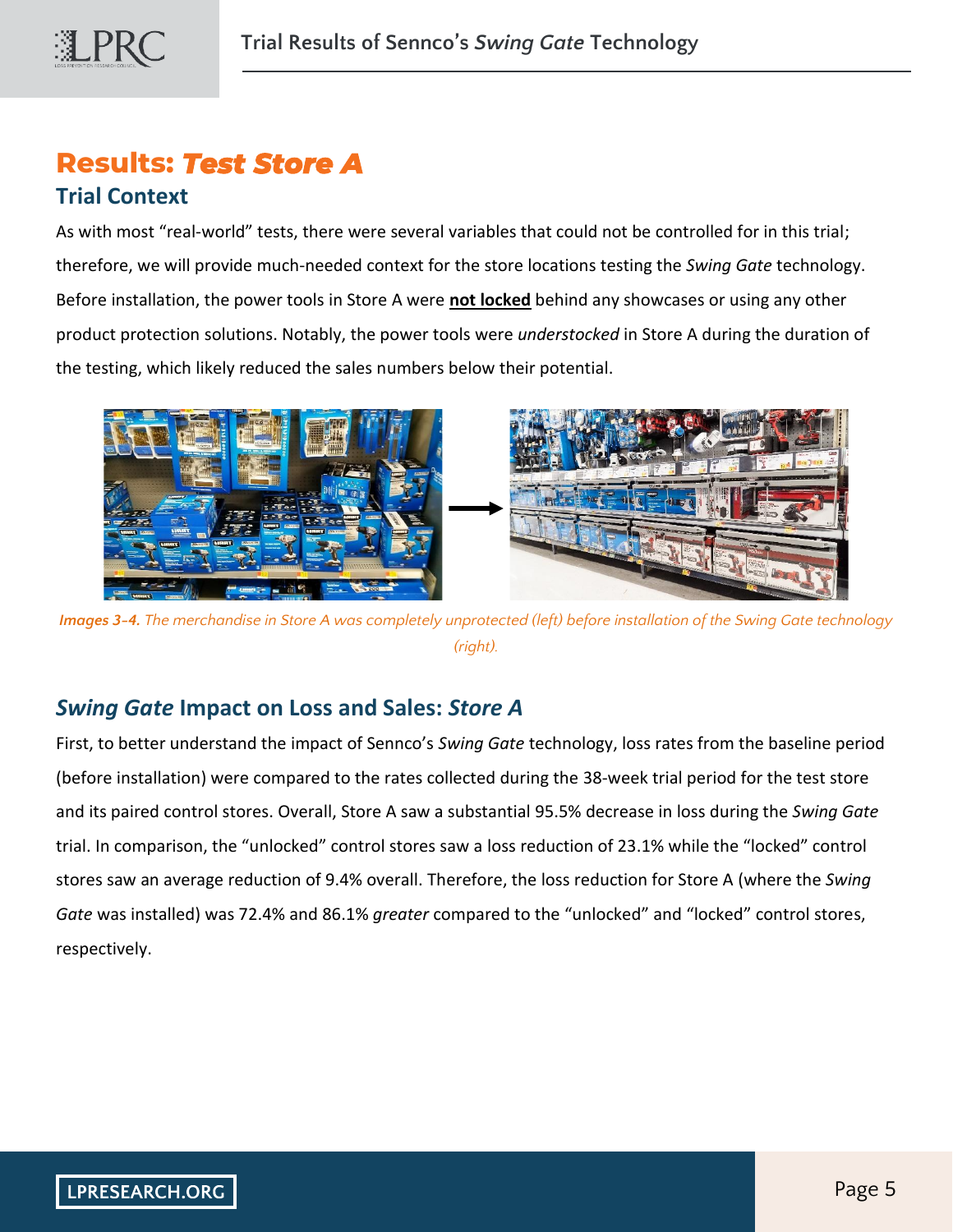



Next, we compared baseline sales data to the data collected during the trial period. Again, this data was collected for both the test store locations and its' paired control stores. According to the results, Store A saw a rise in sales which was comparatively higher than the control stores. Despite being understocked during the trial period, the location trialing Sennco's *Swing Gate* saw a sales increase of 26.3% during the trial period, which was about 17.2% higher than the "unlocked" control stores and 18.8% higher than the "locked" control stores (see *Figure 2* below).



# **Results:** *Test Store B*

### **Trial Context**

Context is also needed to discuss the trial results more accurately for Test Store B. The second test store ran a 31-week trial of the technology, and before installing the *Swing Gate* solution, the power tools were completely **locked down** behind a glass showcase (*see Images 5-6*). With this in mind, it was anticipated that there would be an increase in both sales and loss in *Store B.* Again, while closed merchandising is arguably a stronger deterrent than other more accessible options, it may also discourage legitimate customers interested in purchasing the product as exemplified in the study by Ashwood et al. (2011).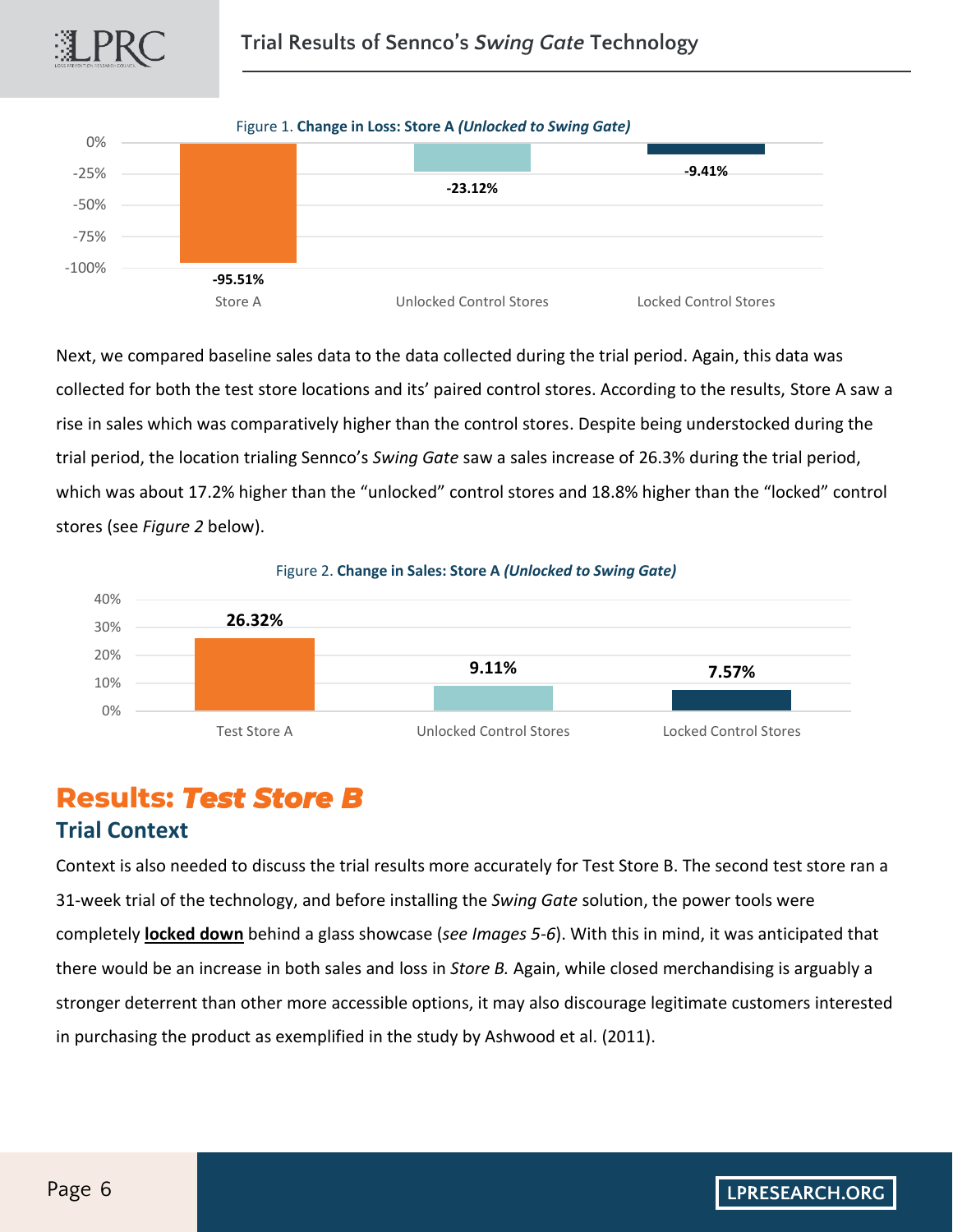



*Images 5-6. The merchandise in Store B was protected behind a closed showcase (left) before installation of the Swing Gate technology (right).*

#### *Swing Gate* **Impact on Loss and Sales:** *Store B*

When assessing the overall change in loss, Store B saw a small increase in loss after transitioning from the closed merchandise showcase. Compared to the baseline period, Store B saw an increase of 367.11%. This percentage was based on Test Store B having adjustments of \$15 during the test period and \$3 in the baseline period. A representative from the participating retailer noted that in comparison to the control locations not trialing the *Swing Gate* technology the loss by **dollar amount** was **substantially lower**, indicating that offenders may have been displaced to lower-dollar products and away from the protected power tools. By comparison, the "unlocked" control store also saw an increase in loss of 5.82%, and the locked control store saw an increase of 4.21% overall.

In terms of sales, the power tools protected by the *Swing Gate* technology performed just as well, even a bit better, compared to the control stores after the transition away from the closed merchandise showcases. Store B saw a sales increase of 14.64% over the 31-week trial period, 1.2% greater than the "unlocked" control store (14.6% vs. 13.4%), and 3.2% greater than the "locked" control store (14.6% vs. 11.4%).

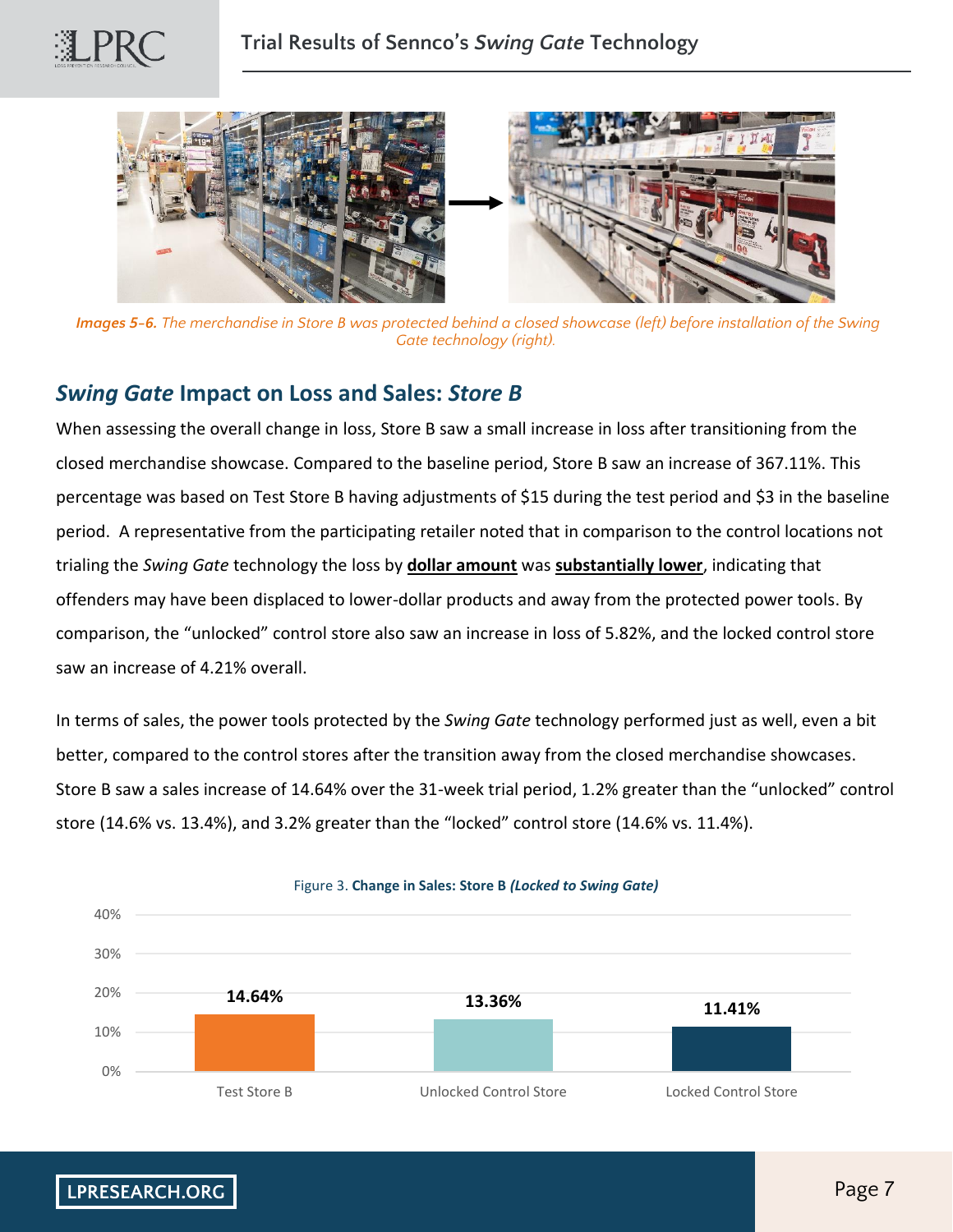# **Conclusions and Next Steps**

As the results have shown, the Sennco *Swing Gate* is a promising product protection solution. Store A performed significantly better in terms of loss reduction when compared to the control stores, and despite a higher rate of loss, Store B saw a dollar amount that was substantially lower than its paired control stores. Furthermore, both locations saw comparable sales rates to the control stores, indicating that customers were not negatively impacted by the presence of the product protection solution.

As with all research, there were limitations to this study. **To conduct a more robust test of Sennco's** *Swing Gate,* **Walmart has agreed to** *expand* **the trial to 50 different store locations.** First and foremost, the trial itself was relatively small, only including two test stores in the final analysis. As a result, the data is more susceptible to "outlier events", and our ability to draw conclusions about the effectiveness of the *Swing Gate*  technology is limited. Future research should include a larger, random selection of test stores and products. Furthermore, prior to installation, the power tools were not uniformly protected; one store had the product in locked showcases, while one had the product completely unprotected. This limited the "true" effect of installing the technology in a completely unprotected environment. Finally, the trial occurred during the COVID-19 pandemic and in two states. Given that different locations had vastly different lockdown procedures, we cannot accurately assess the impact of the pandemic on the data. Following feedback provided by Walmart, Sennco has been diligently working on additional developments to the Swing Gate platform. They are in the final stages of launching a wireless electronic locking option to the Swing Gate, which would allow each Gate to be locked or unlocked remotely, on a scheduled timer or after a sweep event is triggered.